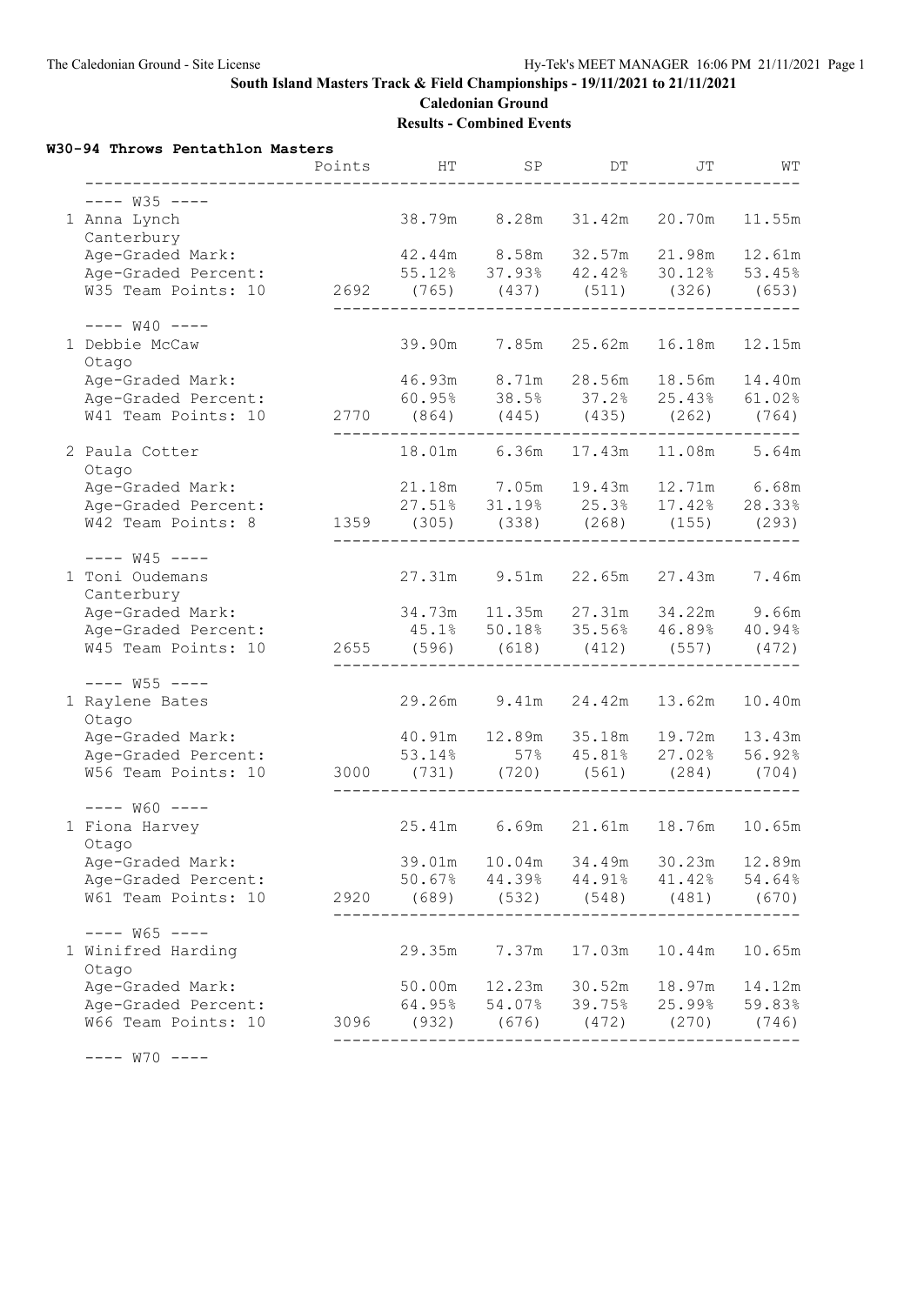#### **South Island Masters Track & Field Championships - 19/11/2021 to 21/11/2021 Caledonian Ground**

**Results - Combined Events**

| W30-94 Throws Pentathlon Masters                       |                                                |                     |        |                                  |        |
|--------------------------------------------------------|------------------------------------------------|---------------------|--------|----------------------------------|--------|
| 1 Noni Callander<br>Otago                              |                                                | 16.51m 6.10m        | 15.74m | 11.30m                           | 7.22m  |
| Age-Graded Mark:                                       | 31.63m  11.32m  32.33m  23.72m                 |                     |        |                                  | 10.58m |
| Age-Graded Percent:                                    | 41.08% 50.04% 42.1% 32.49% 44.87%              |                     |        |                                  |        |
| W74 Team Points: 10 2537 (528) (616) (507) (358) (528) |                                                |                     |        |                                  |        |
| 2 Shirley Rolston<br>Canterbury                        |                                                |                     |        | 16.54m 5.08m 15.23m 8.98m 7.45m  |        |
| Age-Graded Mark:                                       | 31.69m 9.42m 31.28m 18.85m 10.92m              |                     |        |                                  |        |
| Age-Graded Percent:                                    | 41.15% 41.67% 40.73% 25.82% 46.3%              |                     |        |                                  |        |
| W72 Team Points: 8 2326 (530) (492) (487) (268) (549)  |                                                |                     |        |                                  |        |
| $--- W75 ---$                                          |                                                |                     |        |                                  |        |
| 1 Lois Anderson<br>Canterbury                          | 20.35m 6.87m 15.67m 11.23m 9.54m               |                     |        |                                  |        |
| Age-Graded Mark:                                       | 38.49m  12.58m  33.76m  25.59m  13.31m         |                     |        |                                  |        |
| Age-Graded Percent:                                    | $50\%$ $55.63\%$ $43.97\%$ $35.06\%$ $56.42\%$ |                     |        |                                  |        |
| W75 Team Points: 9                                     | 3001 (678) (700) (534) (393) (696)             |                     |        |                                  |        |
| $-- W80$ $---$                                         |                                                |                     |        |                                  |        |
| 1 Glen Watts<br>Canterbury                             |                                                | 24.93m 6.66m 16.30m |        | 10.94m 8.65m                     |        |
| Age-Graded Mark:                                       | 53.92m 13.81m 41.10m 29.67m 13.34m             |                     |        |                                  |        |
| Age-Graded Percent:                                    | 70.03% 61.04% 53.53% 40.65% 56.54%             |                     |        |                                  |        |
| W81 Team Points: 9                                     | 3645 (1020) (781) (676) (470) (698)            |                     |        |                                  |        |
| 2 Justine Whitaker<br>Canterbury                       |                                                |                     |        | 19.97m 6.62m 16.44m 10.38m 8.83m |        |
| Age-Graded Mark:                                       | 43.19m 13.73m 41.46m 28.15m 13.61m             |                     |        |                                  |        |
| Age-Graded Percent:                                    | 56.1% 60.68% 53.99% 38.57% 57.71%              |                     |        |                                  |        |
| W80 Team Points: 8                                     | 3397 (781) (776) (683)                         |                     |        | (442)                            | (715)  |
|                                                        |                                                |                     |        |                                  |        |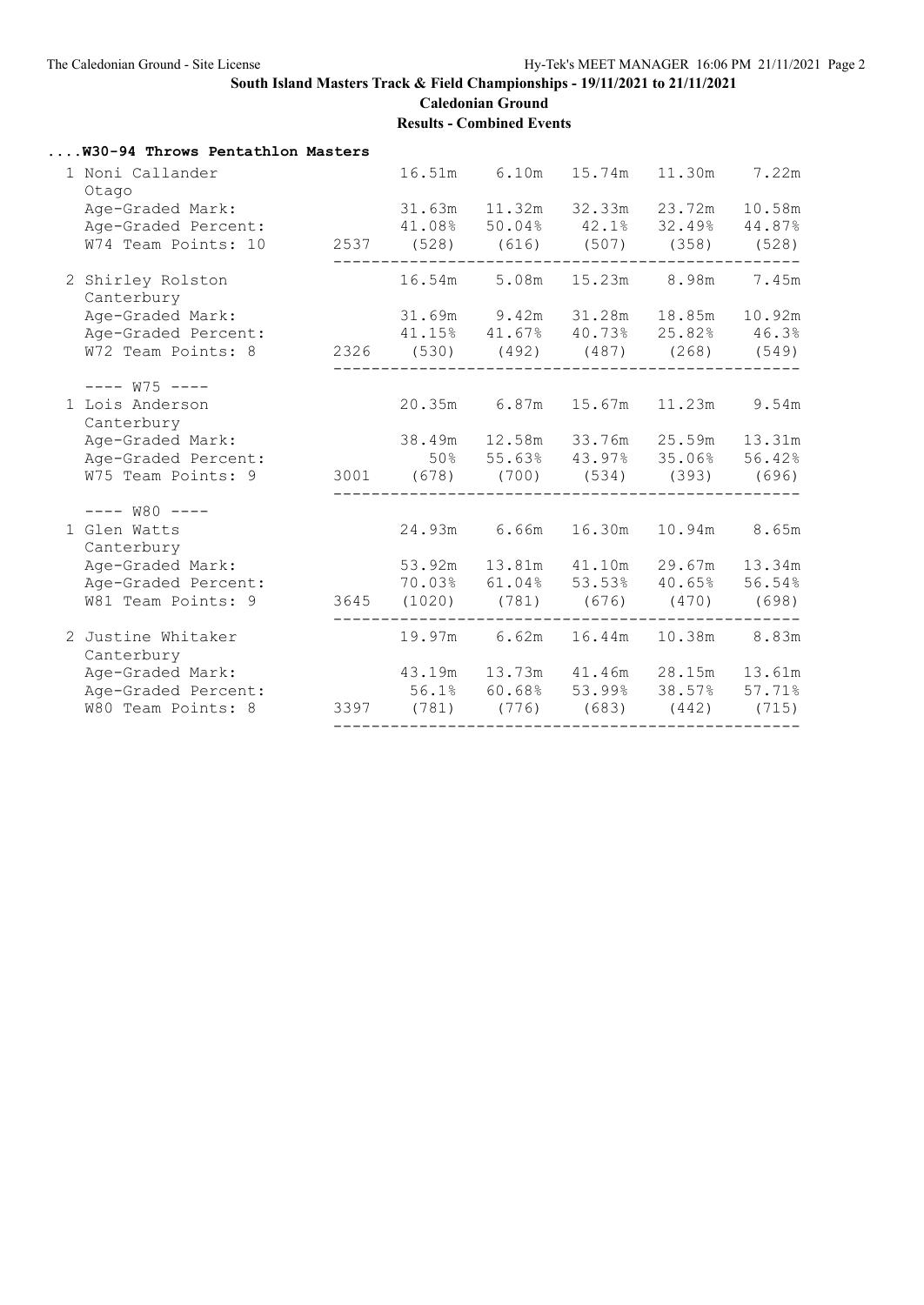**Caledonian Ground Results - Combined Events**

**M30-94 Throws Pentathlon Masters**

|                                  | Points | HT                     | SP             | DT                  | JΤ                                 | WТ     |
|----------------------------------|--------|------------------------|----------------|---------------------|------------------------------------|--------|
| $--- M40 ---$                    |        |                        |                |                     |                                    |        |
| 1 Mike Scholten<br>Otago         |        | 37.53m                 | 9.79m          | 27.02m              | 35.16m                             | 9.17m  |
| Age-Graded Mark:                 |        | 42.22m 10.90m          |                |                     | 29.75m 38.19m 9.99m                |        |
| Age-Graded Percent:              |        |                        |                |                     | 48.68% 47.16% 40.17% 38.78% 38.64% |        |
| M43 Team Points: 10              |        | 2415 (548) (540) (460) |                |                     | (416)                              | (451)  |
| $--- M45 ---$<br>1 Simon Maole   |        |                        | 26.81m  11.52m | 34.34m              | 25.64m                             | 10.61m |
| Otago<br>Age-Graded Mark:        |        | 33.23m 13.85m          |                |                     | 41.37m 30.03m                      |        |
| Age-Graded Percent:              |        |                        |                |                     | 38.32% 59.91% 55.86% 30.5% 47.99%  | 12.41m |
|                                  |        |                        |                |                     |                                    |        |
| M49 Team Points: 10              |        |                        |                |                     | 2701 (402) (719) (692) (300) (588) |        |
| 2 Jim Nguyen<br>Canterbury       |        |                        | 15.08m 9.04m   |                     | 21.09m 32.08m 7.95m                |        |
| Age-Graded Mark:                 |        |                        |                |                     | 18.69m 10.86m 25.41m 37.58m 9.29m  |        |
| Age-Graded Percent:              |        |                        |                | 21.55% 47.01% 34.3% | 38.16% 35.96%                      |        |
| M49 Team Points: 8               | 1903   | (172)                  | (537)          | (375)               | (407)                              | (412)  |
| $--- M60 ---$                    |        |                        |                |                     |                                    |        |
| 1 Mark Flaus<br>Southland        |        |                        | 29.87m 12.07m  | 27.53m              | 25.65m                             | 14.01m |
| Age-Graded Mark:                 |        |                        |                |                     | 39.07m 15.06m 29.25m 36.26m 14.60m |        |
| Age-Graded Percent:              |        |                        |                |                     | $45.05\%$ 65.17% 39.5% 36.83%      | 56.47% |
| M62 Team Points: 10              |        |                        |                |                     | 2840 (497) (793) (450) (388) (712) |        |
| $--- M65 ---$                    |        |                        |                |                     |                                    |        |
| 1 Tuariki Delamere<br>NZ Masters |        | 27.52m                 | 9.58m          | 27.65m              | 26.35m                             | 10.55m |
| Age-Graded Mark:                 |        |                        |                |                     | 40.33m 13.03m 32.17m 41.15m 11.76m |        |
| Age-Graded Percent:              |        |                        |                |                     | 46.5% 56.39% 43.43% 41.79% 45.49%  |        |
| M69 Team Points: 10              |        | 2704 (518) (669) (507) |                |                     | $(459)$ (551)                      |        |
| $---$ M70 $---$                  |        |                        |                |                     |                                    |        |
| 1 Richard Davison<br>Canterbury  |        |                        | 33.25m 8.78m   |                     | 31.97m 25.49m 12.97m               |        |
| Age-Graded Mark:                 |        | 48.29m                 | 11.24m         | 40.86m              | 42 <b>.</b> 82m                    | 14.79m |
| Age-Graded Percent:              |        | 55.68%                 | 48.64%         | 55.16%              | 43.48%                             | 57.21% |
| M72 Team Points: 10              |        |                        |                |                     | 3096 (648) (560) (682) (483)       | (723)  |
| 2 Lester Laughton<br>Southland   |        | 30.24m                 | 9.26m          |                     | 33.61m 19.33m                      | 12.62m |
| Age-Graded Mark:                 |        |                        |                |                     | 43.92m 11.85m 42.95m 32.47m 14.39m |        |
| Age-Graded Percent:              |        |                        |                |                     | 50.64% 51.3% 57.99% 32.98% 55.67%  |        |
| M70 Team Points: 8               | 2932   |                        |                |                     | (576) (597) (725) (334) (700)      |        |
| $---$ M80 $---$                  |        |                        |                |                     |                                    |        |
| 1 Alan Hunter<br>Canterbury      |        |                        | 11.07m 4.79m   |                     | 12.86m 9.48m                       | 4.79m  |
| Age-Graded Mark:                 |        |                        | 20.64m 7.21m   |                     | 21.14m 19.86m 6.24m                |        |
| Age-Graded Percent:              |        |                        | 23.81% 31.18%  |                     | 28.54% 20.17%                      | 24.16% |
| M84 Team Points: 10              |        | 1219 (202) (320) (293) |                |                     | $(159)$ $(245)$                    |        |
|                                  |        |                        |                |                     |                                    |        |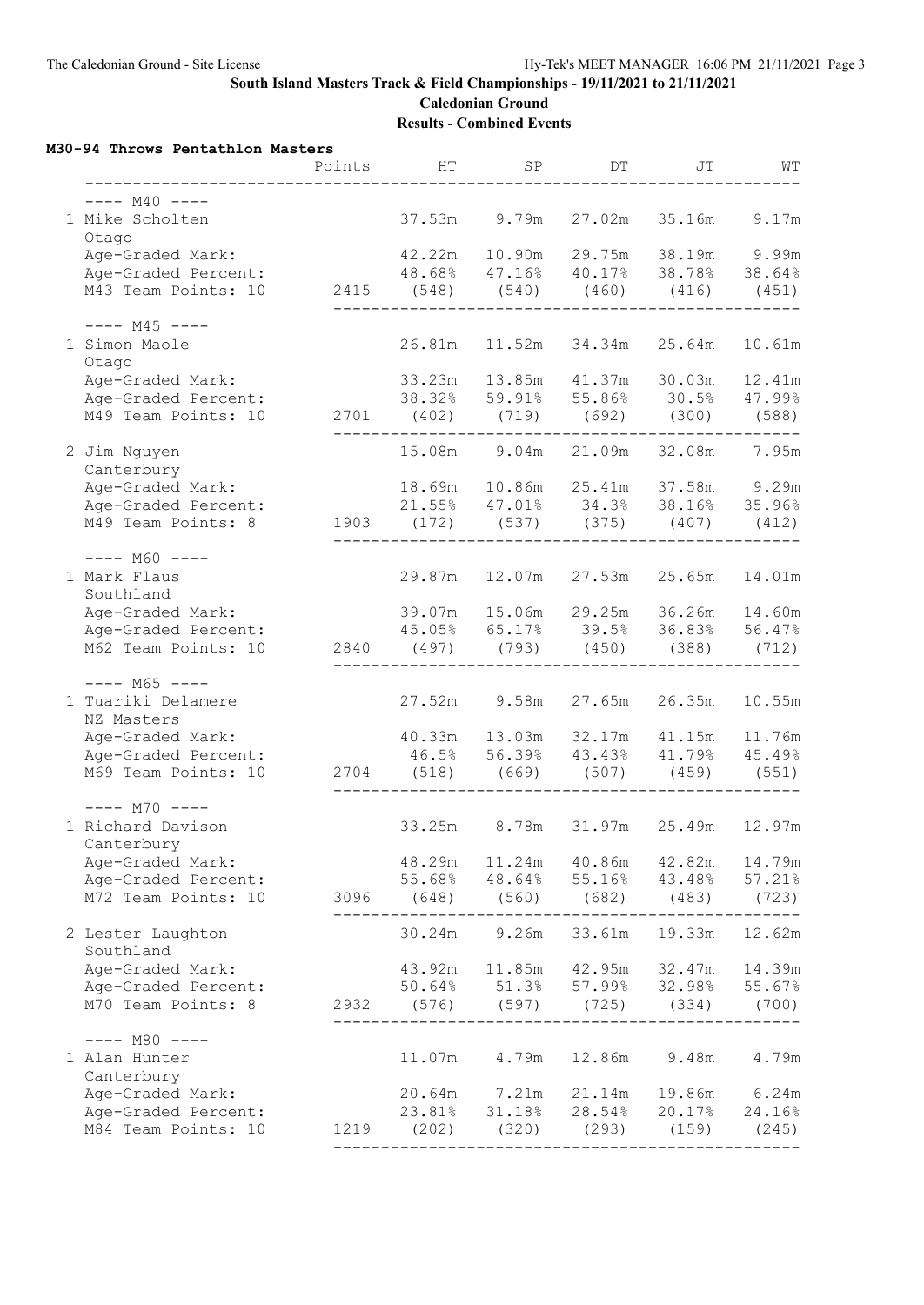#### **South Island Masters Track & Field Championships - 19/11/2021 to 21/11/2021 Caledonian Ground**

**Results - Combined Events**

|                      | M30-94 Throws Pentathlon Masters                   |      |            |            |            |            |            |
|----------------------|----------------------------------------------------|------|------------|------------|------------|------------|------------|
|                      | DNF Brian Senior<br>Canterbury<br>Age-Graded Mark: |      | <b>DNS</b> | <b>DNS</b> | <b>DNS</b> | <b>DNS</b> | <b>DNS</b> |
|                      | Age-Graded Percent:<br>M81                         |      | (0)        | (0)        | (0)        | (0)        | (0)        |
|                      | $---$ M90 $---$                                    |      |            |            |            |            |            |
| 1 Jim Blair<br>Otago |                                                    |      | 17.52m     | 6.30m      | 14.06m     | 15.13m     | 7.86m      |
|                      | Age-Graded Mark:                                   |      | 48.38m     | 12.30m     | 34.30m     | 44.08m     | 13.13m     |
|                      | Age-Graded Percent:                                |      | 55.78%     | 53.21%     | 46.31%     | 44.76%     | 50.81%     |
|                      | M90 Team Points: 10                                | 2955 | (650)      | (625)      | (550)      | (502)      | (628)      |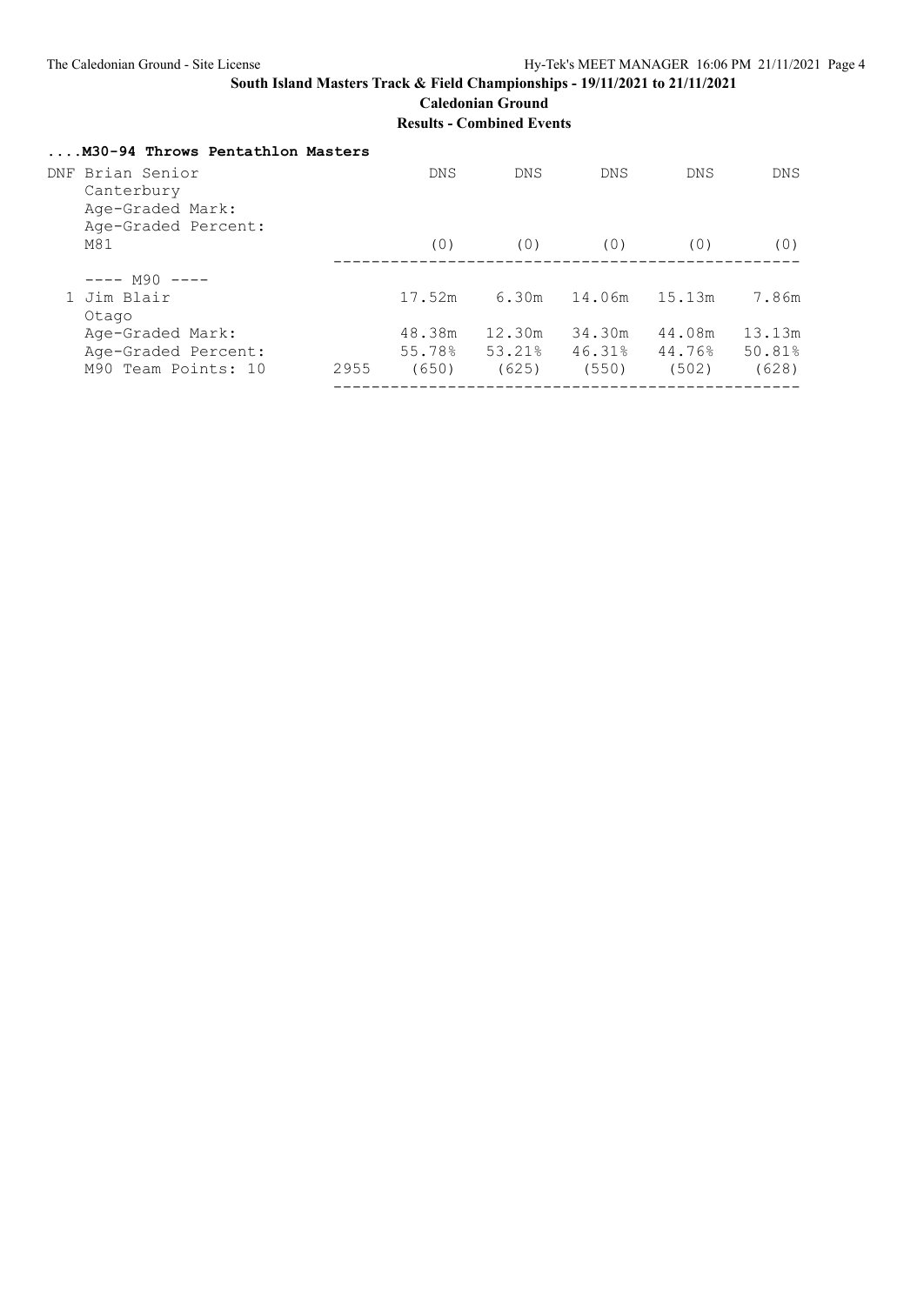**Caledonian Ground Results - Combined Events**

**W30-94 Outdoor Pentathlon Masters**

|                             | Points |                                       | 100 SP                          |             | LJ<br>JT | 800             |
|-----------------------------|--------|---------------------------------------|---------------------------------|-------------|----------|-----------------|
| $-- W35$ $---$              |        |                                       |                                 |             |          |                 |
| 1 Jennifer Hodgson<br>Otago |        | 14.81 7.04m 4.23m<br>w: 0.2           |                                 | w: 1.7      |          | 16.21m  2:37.61 |
| Age-Graded Mark:            |        |                                       | 14.67 7.29m 4.44m               |             |          | 17.21m  2:36.84 |
| Age-Graded Percent:         |        | $71.57\%$ 32.25% 59.08% 23.59% 72.23% |                                 |             |          |                 |
| W37 Team Points: 10         |        | 2117 (503) (354) (413) (237) (610)    |                                 |             |          |                 |
| $--- W40 ---$               |        |                                       |                                 |             |          |                 |
| 1 Joeline Jones             |        | 13.35                                 |                                 | 6.81m 4.38m |          | 17.90m 2:43.08  |
| Tasman                      |        | w: 0.2                                |                                 | w: 0.2      |          |                 |
| Age-Graded Mark:            |        | 12.75 7.55m 4.86m 20.54m 2:35.53      |                                 |             |          |                 |
| Age-Graded Percent:         |        | 82.32% 33.4% 64.7% 28.14% 72.84%      |                                 |             |          |                 |
| W40 Team Points: 10         |        | 2629 (813) (370) (522) (299) (625)    |                                 |             |          |                 |
| $--- W70 ---$               |        |                                       |                                 |             |          |                 |
| 1 Carey Dickason            |        |                                       | 21.18 5.52m 2.41m 8.17m 3:45.57 |             |          |                 |
| Tasman                      |        | w: 0.2                                |                                 | w: 0.8      |          |                 |
| Age-Graded Mark:            |        |                                       |                                 |             |          | 17.15m  2:32.31 |
| Age-Graded Percent:         |        | 66.95% 45.28% 54.28%                  |                                 |             |          | 23.49% 74.38%   |
| W70 Team Points: 10         |        | 2140 (369) (545) (326) (236) (664)    |                                 |             |          |                 |
|                             |        |                                       |                                 |             |          |                 |